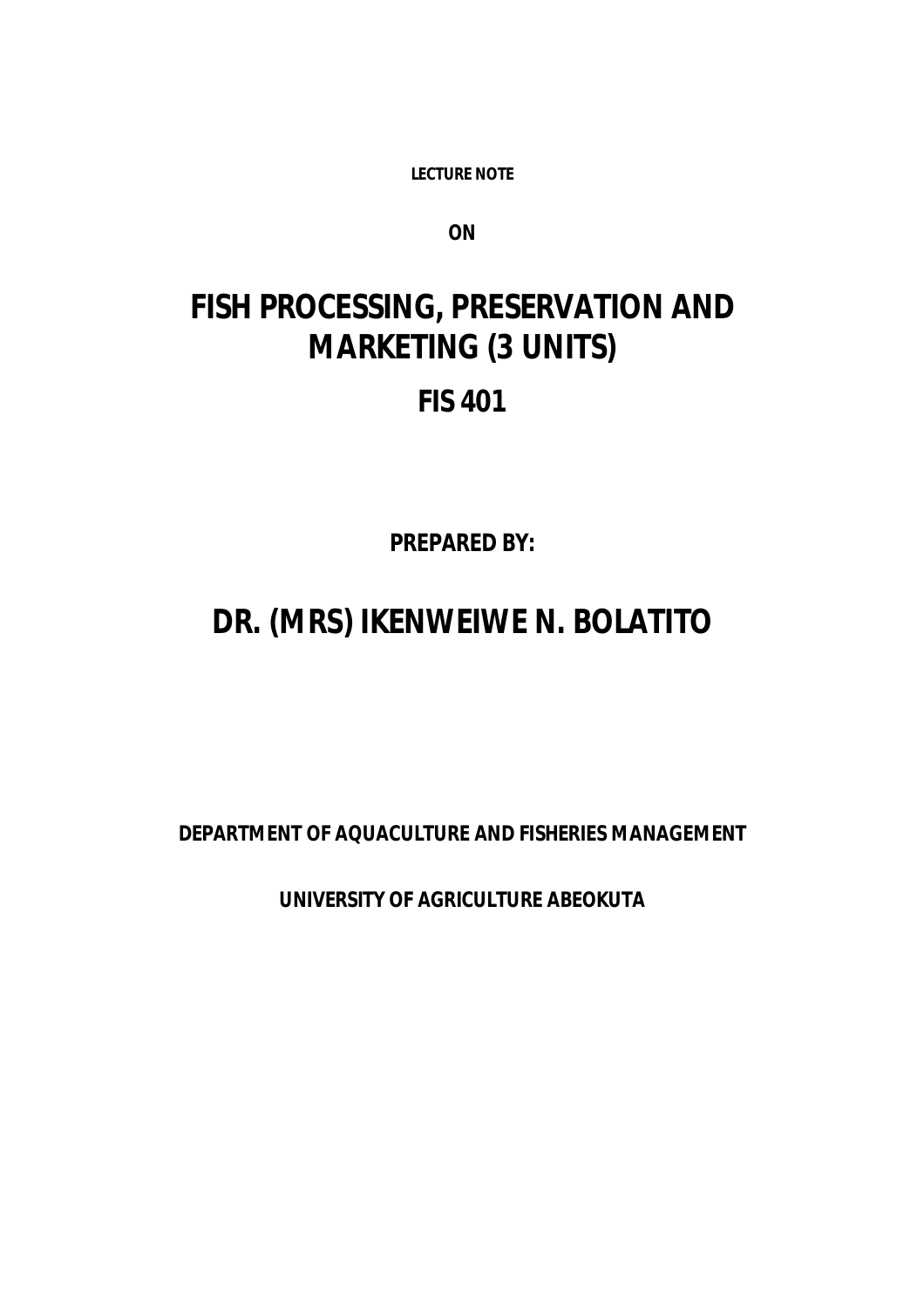#### **FISH PROCESSING**

Fish canning: - is a process involving heat treatment of fish in sealed containers made of tin plates, aluminum cans or glass, until the product has been fully sterilized.

During caning, heat treatment should be sufficient to destroy all heat sensitive bacterial and spores, in activate, the enzymes and cook the fish so that the product remains acceptable to the consumer after prolonged storage i.e. commercialized sterilization this is used in thermal processing to describe the heat treatment designed to kill substantially all microorganisms and spores which is present and cable of growing in the product.

The canned food fish is also prevented from contamination by pathogenic organisms by storing them in a virtually airtight package. If heat treatment is properly carried out canned fish may remain in storage for several years without refrigeration.

Excessive heat treatment or over processing must still be avoided, as this will adversely affect the organoleptic and nutritional quality of the fish. Traditional canned fish are obtained from small pelagic fish species such as herrings (*Clupea spp*), Sardines (*Sardinella sp*), Mackerels (*Scomberomerus sp*), Anchovies (*Engraulis sp*), Tuna (*Thunnus sp*). Bonga (*Ethmalosa sp*).

Fish intended for canning must be in first class condition and must be handle in hygienic manner to reduce microbial load on the fish. Poor quality fish will produce canned fish with offensive odour and flavour, poor texture.

Fish mince: - this can be defined as flesh separated in a communited form, from the frames, scale, bones and fins of fish. Fish mince can be prepared either mechanically by the use of flesh bone separator or non-mechanically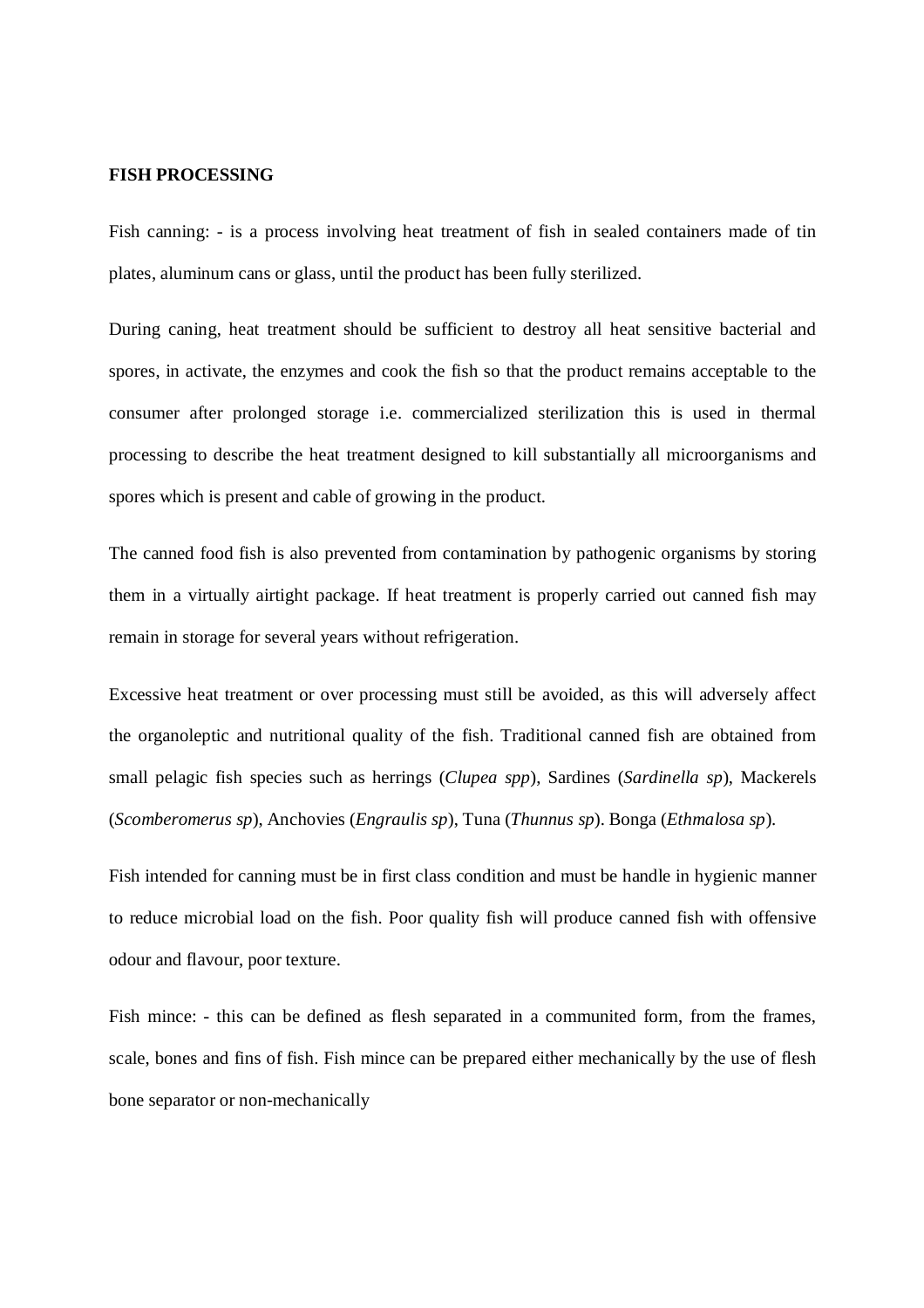Mechanical preparation: - a flesh/bone (or meat/bone) separators also called Deboning machines can be used to retrieve flesh attached to bones and frames of fish and thus make them better utilized instead of discarding them as a waste. Prepared fish by removing the head, skin, bone, internal organs such as gut, kidney, liver, air bladder and blood vessel before passing it into flesh/bone separator. When this prepared fish are fed into d machine it is squeezed between the feed belts and perforated drums in such a way as to allow only flesh to pass through, while the bones and skin are collected separately. These are utilized thus maximizing the profit from the landings and fish is still made available cheaply to the consumers.

There is a non-mechanical method of preparation but if not properly handled it can result to off flavour. It involved the use of acid and end product may have rancidity or autolysis.

Minced fish is obtained from filleting leftovers to headed and gutted fish using a bone/flesh (meat-bone) separator to remove bones from the edible flesh. Fish mince is very versatile and can be used to make a variety of products such as fish portions, fish fingers, fish cakes, fish sausage and fish cheese.

Surimi is a wet concentrate of proteins of fish muscle that is mechanically deboned waterwashed fish flesh. It is prepared from marine fish. Minced fish is cooled water-washed to remove fat and water soluble components. The end product is frozen and is used in the preparation of diverse fish foods such as Kamaboko, Tempura and Chikwa (Japanese Surimi based products) fish sausage fish ham, fish stick, fish balls hamburger.

Difference between minced fish and surimi is that while minced fish is the fish flesh which is separated from bones and skin (usually mechanically) surimi is prepared after minced fish have been washed in water to remove fat and wet soluble components.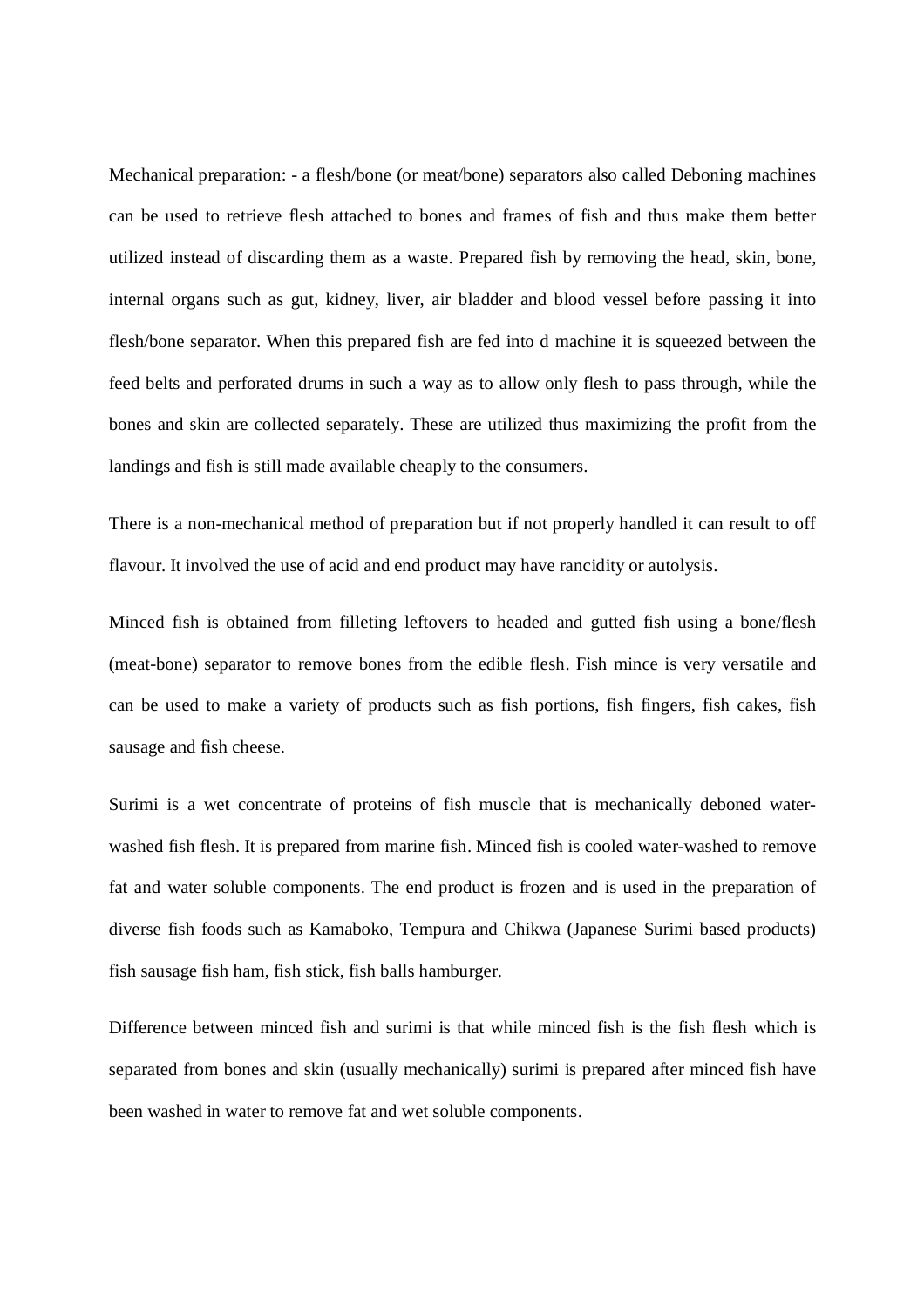#### **SPOILAGE INICES**

#### **Bacterial and Enzymatic Spoilage**

Bacteria are unicellular microscopic organisms which occur almost everywhere in nature. They are living things which often cause fish spoilage. They might have a generation time of 20 minutes at  $30^{\circ}$ c. in such a case, a single bacterium may give rise to 4,000 bacteria in 4 hours, 16million in 8hours and one billion in 10hours. If temperature water content of the fish, osmotic pressure, pH medium, redox potential and the nutrient composition of the environment are conducive.

#### **Bacteria Spoilage**

Some bacteria are naturally present in the living fish but their multiplication and growth is limited by the general metabolic reactions of the fish (low pH of gut, anaerobic environment on the gut and its enzymes, acid in the viscera which often digest the bacteria and cause the gut condition to be favourable for their growth). When a fish dies, these metabolic actions are slowed down and micro-organisms begin to multiply. The bacteria lining the gills penetrate the flesh and the vascular system. Those lining the gut penetrate the nearby tissues through the peritorieuna. Bacteria in the slime penetrate the skin into the surrounding tissues. The powerful gut thus giving way for bacteria to enter into the tissues. These bacteria secrete digestive juices and enzymes which breakdown the tissues and cause spoilage of the fish. The end result of microbial invasion of the tissues is the loss of fresh flavour and odour of the fish replacing it with a sour and stale odour which changes to ammoniacal, putrid and faecal odour at the later stage of spoilage.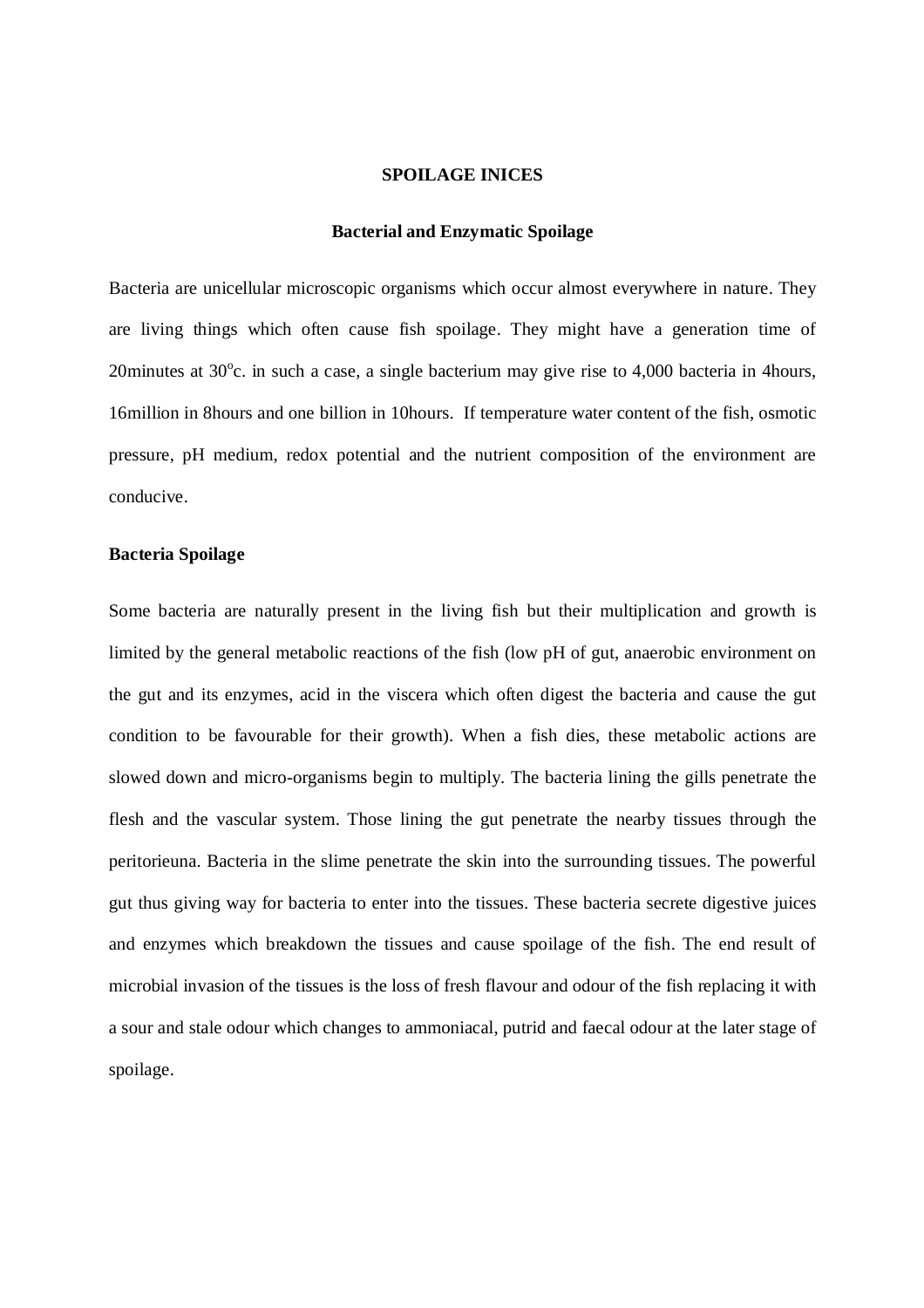The initial elastic texture of the fish change to softer flesh with grittiness making the fish exceedingly soft flabby retaining finger identifications in the skin. The flesh of such spoilt fish is later torn from the backbone (unfit for human consumption and must be discarded, downgraded for the production of animal feed supplements).an economic loss hence minimize fish spoilage through better fish handling of fresh fish.

**Enzymatic Spoilage-** Enzymes are high molecular weight metabolic catalysts, protein in nature and are needed in small quantities. They operate in their native forms and become denatured when conditions become unfavourable. Temperature, acidity, substrate concentration, enzyme activation and synchronization affect enzyme activities.

Enzyme spoilage is known as AUTOLYSIS i.e. self digestion. It is a process whereby enzymes against which the fish is normally protected alive, under optimal conditions for enzymatic activity, post mortem, digest the fish tissues such enzymes are present in the gut, on the skin and in the tissue. Autolysis causes off-odours, off-flavour and softening of flesh and tissues. It causes general disruption and permission of movements of enzymes and oxygen in the muscle. Such enzymes include cathepsins and proteolytic enzymes. They make the fish unpalatable, unattractive and unfit for consumption. Gutting should be carefully and thoroughly done and belly cavity thoroughly washed (Athepsin in fish is more active in fish than in meat hence autolysis is faster in fish).

The breakdown of amino acids (lysine, histidine and ) into toxic compounds such as cadaverine and  $co_2$ , histamine and  $co_2$  and putrescine and  $co_2$  respectively is undesirable to consumer. Shell fish spoil faster than true fish due to higher content of non- protein N-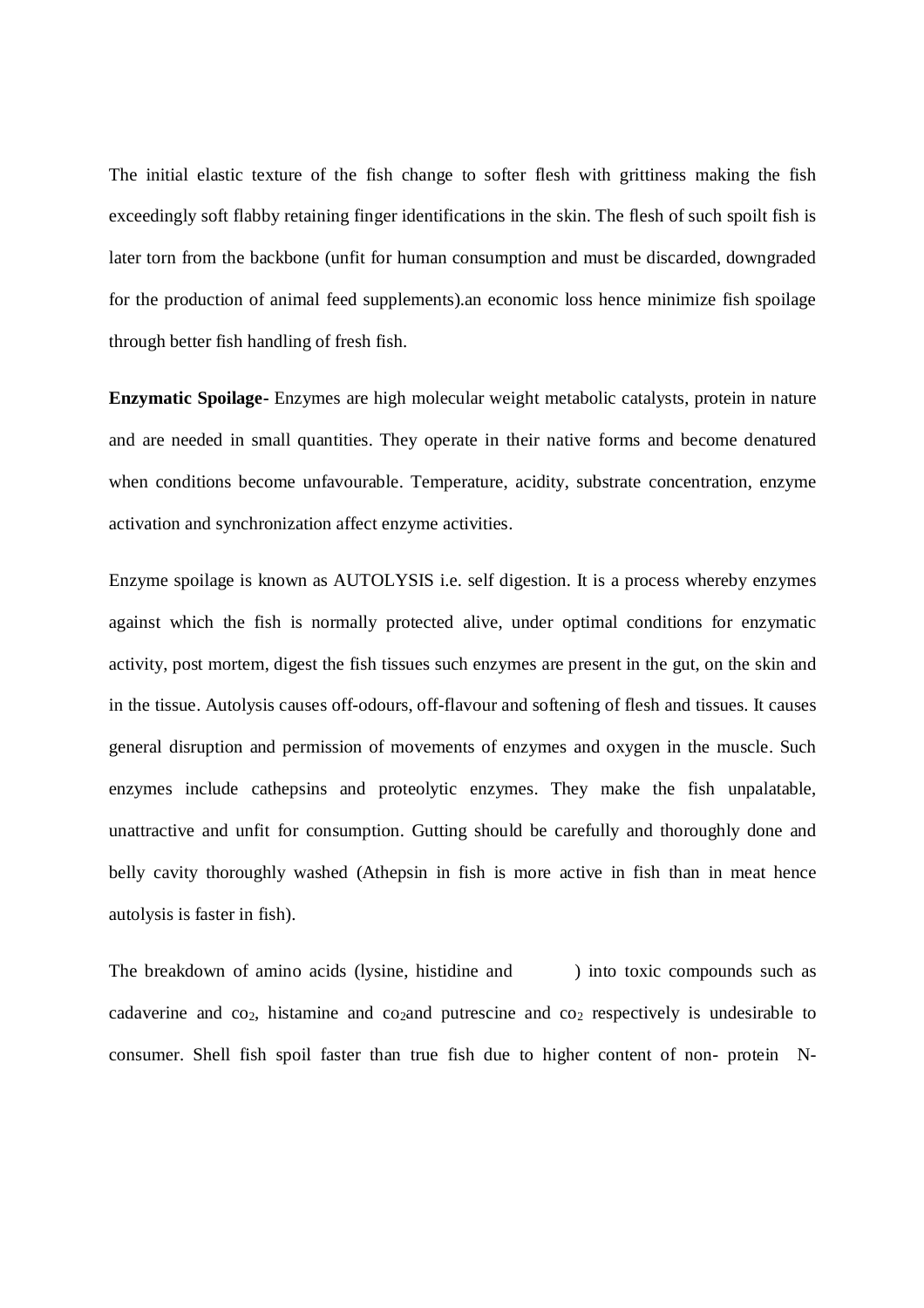compounds such as Arginine phosphate. Japanese allow these breakdown and use such for fish sauce and fish silage for delicacy in Japan.

**Chemical Spoilage-** is caused by reactions in the fat of fish, giving rise to unpleasant odours and flavours called Rancidity which is often caused by the fish oil (with unsaturated fatty acids).

#### **Assessment of fish spoilage**

**Physical method-** instrumental test piercing a Torrymeter on the skin of about 16 randomly selected fish and picking 1 of the result as representing the entire lot. Measure the pH also.

**Subjective method**- involves the use of human sense organs and not machines, chemicals or reagents. It is often called Sensory tests, may be biased but its represent the customers view e.g.

**Organoleptic test** – utilizing the sense of touch, smell, sight and taste for quality assessment of fish.

**Sight-** gill colour, presence/absence of indentation

**Flavour**- for degree of freshness

**Texture**- state of the muscles firmly held condition of the belly, or soft presence of blemishes and parasites on fish.

Visual exam – in cured fish – general appearance, degree of insect/ mould infestation intensity of smoking from appearance bulging cans, broken fishes.

**Touch-** texture of fish, elastic firm, soft or flabby, fragmentation in dried whole fish if fish end without breaking it is flexible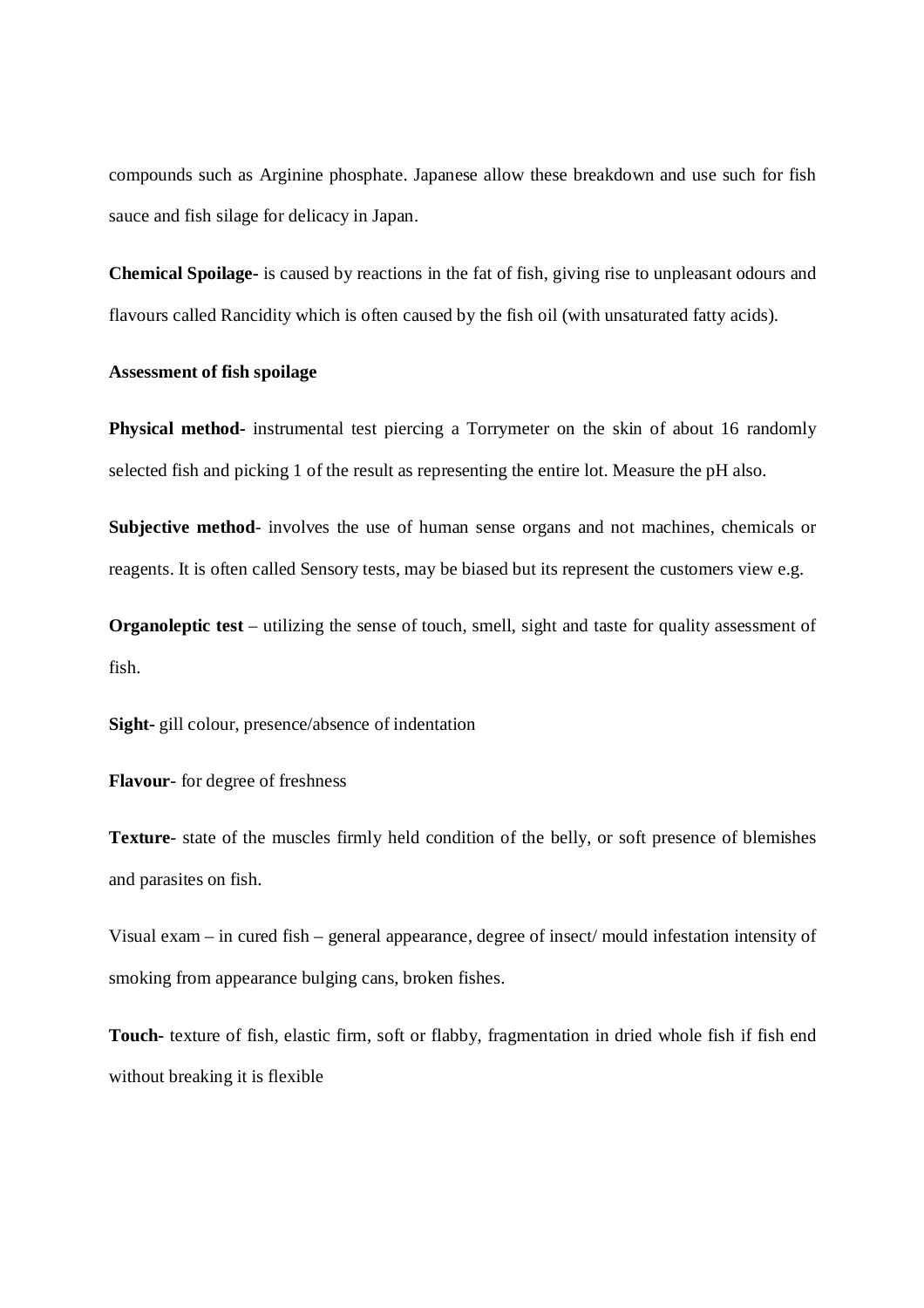### **Brittle** – if it breaks into small

**Smell –** Good and bad flavour, smoke or cooked. (use-limited because not all can smell)

**Taste** – Sweet, bitter, salt and sour,(salty or acidic) fermented and marinades(analytical method gives better result)

**Flavour –** a combination of taste and odour cause by volatile organic compounds. Mostly use objective test rather than taste panel evaluation eventhough too expensive (chromatograph which measure a flavour at a time). Thus they often train taste panel to prevent bias.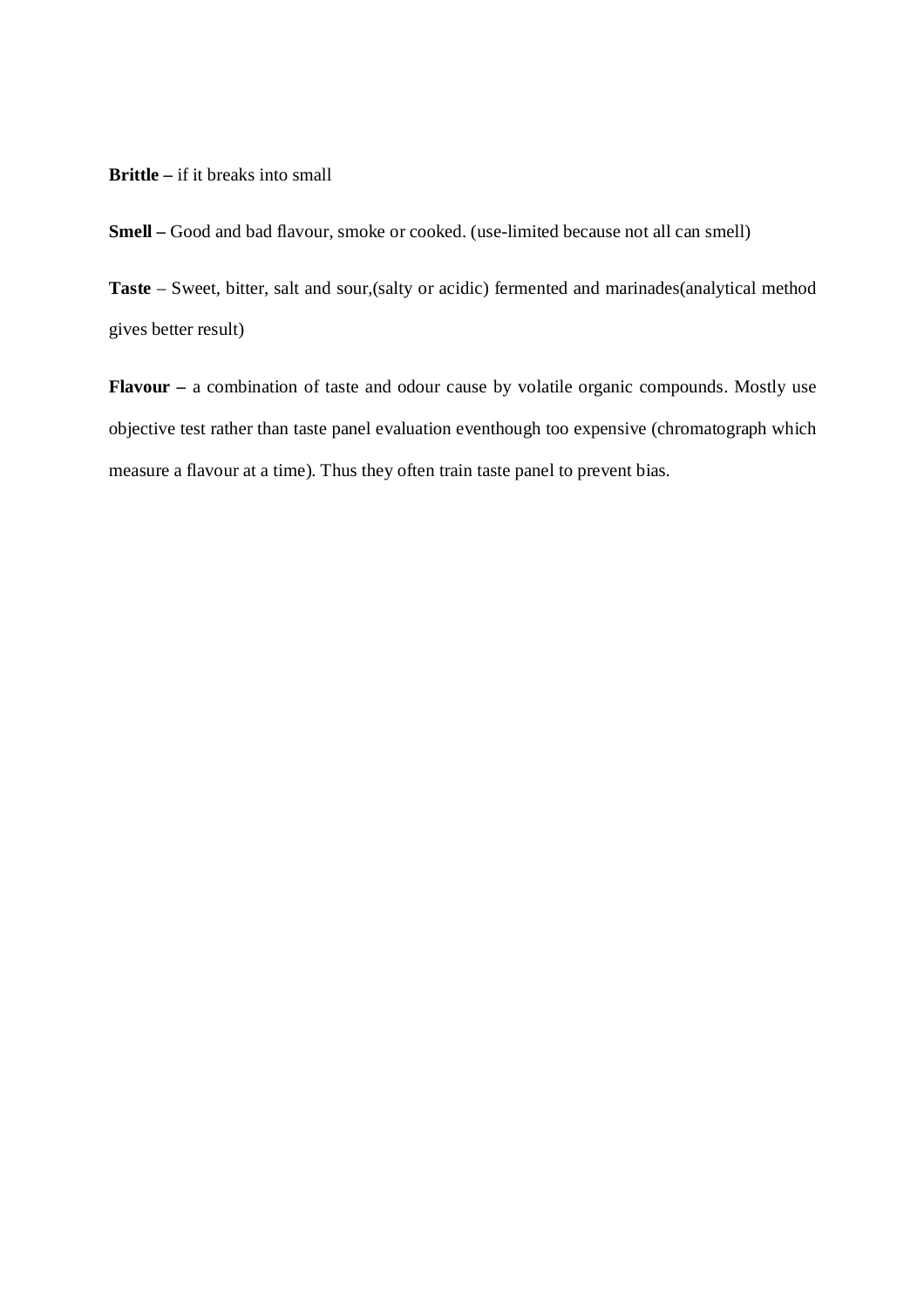## **PROPER FISH HANDING A PRE – REQUITE TO GET EXCELLENT PRODUCT**

In African countries generally, fish are poorly handled, some die get mixed up with sand and other contaminating debris at the handling shores. In aquaculture, the method of harvesting which usually involves the dragging of seine nets on the bottom, of a pond contaminates the fish with mud and silt. The scales skin of some fish like *Clarias* and Chrysichthys species can be badly bruised and damaged. In addition to poor handling, the fish may pass through a long chain or distribution network before reaching the ultimate consumer. The simplified distribution chin for fish in most situations is Fisherman – Whole saler – Retailer – Consumer.

Fish most remain in acceptable quality to the end of this chain. The high temperature and high relative humidity of the tropics greatly facilitates spoilage, resulting in a considerable loss of fish. To maintain good quality of fish from fisheries good handling practices must involve Keeping the fish cool; fish undamaged; fish flesh clean.

Some of the fish preservation techniques have broadly grouped into 2

- A. Low temperature techniques e.g
	- I. Chilling using ice-blocks/ice flakes, compact solar refrigerator, refrigerated sea water (RSW), chilled sea water (CSW).
	- II. Freezing e.g blast freezing using blast refrigerator, plate freezing
	- III. Cold storage using cold room.
- B. High temperature techniques e.g
	- I. Drying using solar fish drier e,g mud/bamboo solar drier, oil drum, solar drier, solar dome drier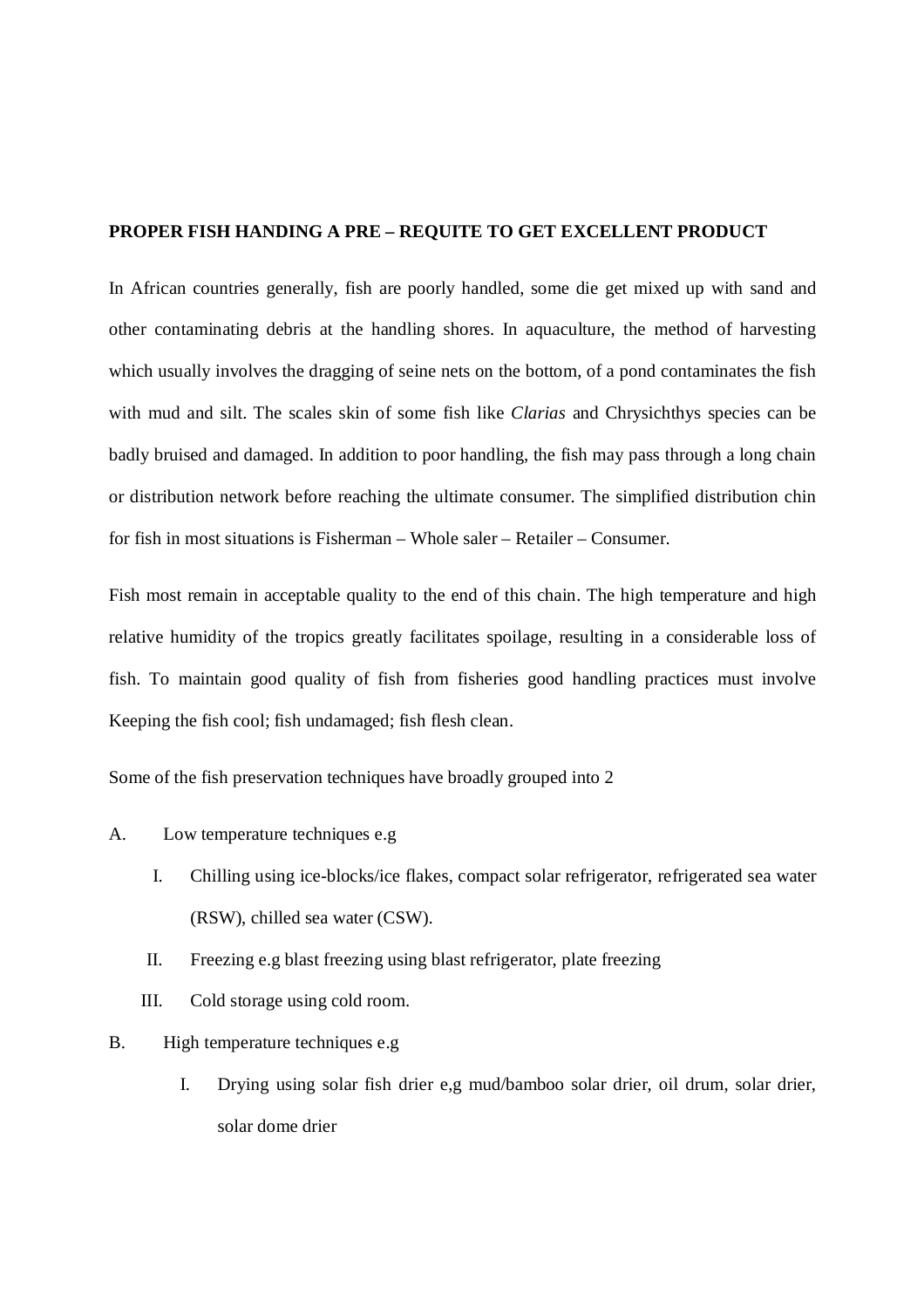- II. Smoking using traditional Ghanaian mudoven, NIOMR and Kainji gas smoking kiln, Chorkor fish smoking kiln
- III. Salting and Drying
- 1. Fish canning: -

This is a process involving heat treatment of fish sealed container made of tin plates, aluminum, cans etc.

During canning, heat treatment should be sufficient to destroy all heat sensitive bacteria and spores to activate the enzyme and cook the fish so that the product remains acceptable to the consumer other prolonged storage i.e commercialized sterilization. It is used in thermal processing to describe the heat treatment designed to kill substantially all micro-organism and spores which it present would be capable of growing in the product.

#### *Bacillus stearothermophilus*

The canned food fish is also prevented from contaminate by pathogenic organism by storing them in a virtually airtight package. If the heat treatment is properly carried out fish may remain in storage for several years without refrigeration.

Excessive heat treatment or oven processing must still be avoided this will adversely affect the organoleptic and nutritional quality of the fish. Traditional canned fish are obtained from small pelagic species such as herrings (Clupea spp), sardines (Sadinella spp), Mackerels (Scomberomerus spp), Anchiovies (Engrenlis spp), Tuna (Thunnus spp), Bonga (Ethmalosa spp).

High temperature techniques and low temperature techniques